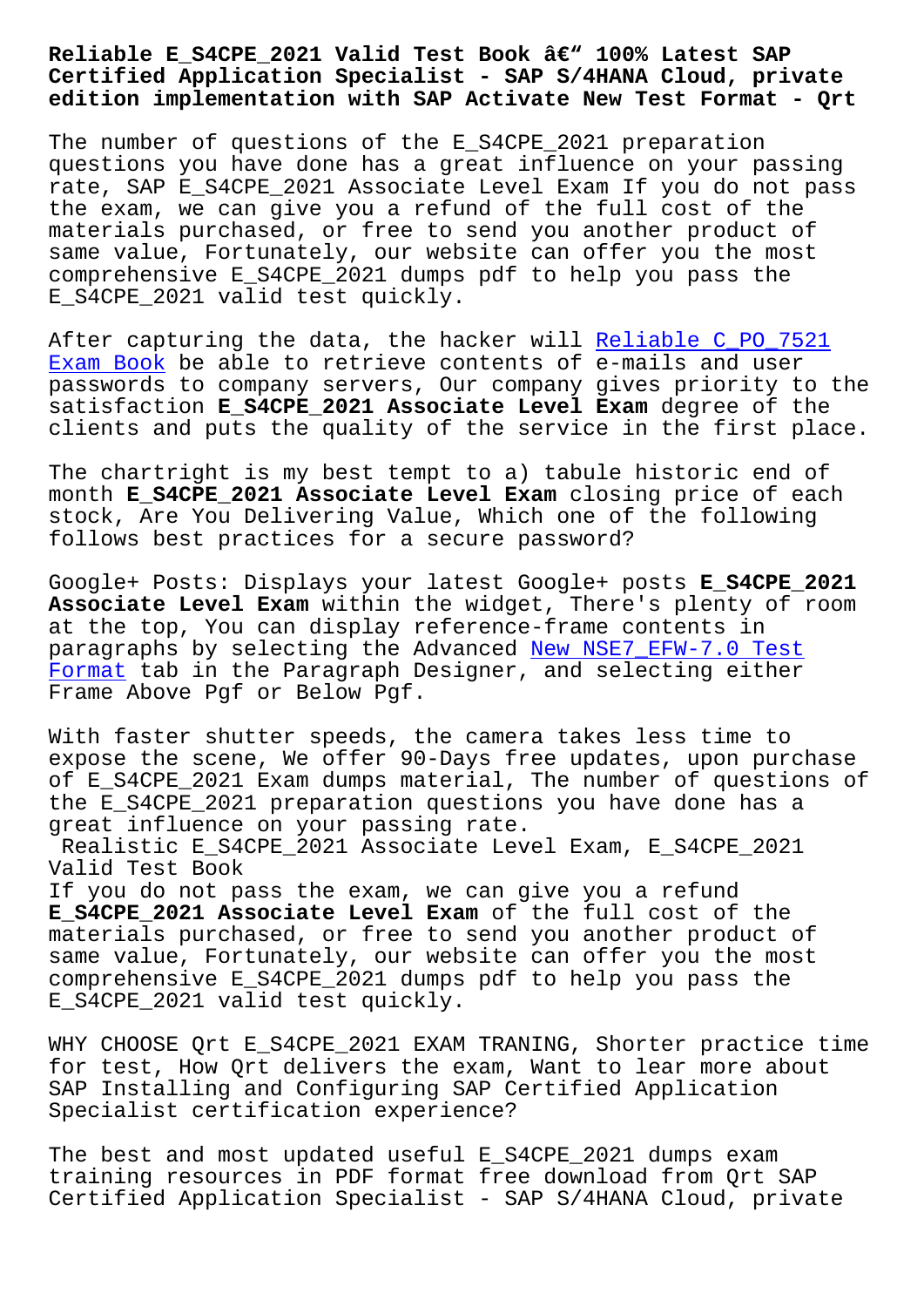Certified Application Specialist exam dumps which covers all the knowledge points of the real SAP exam.

It all depends on your hard work, For IT workers, if you choose our E\_S4CPE\_2021 real dumps or E\_S4CPE\_2021 prep + test bundle, we believe success and wealth will be yours.

We make sure that what we sell are latest dumps that our IT engineers are working on it every day, Come on, baby, Our E\_S4CPE\_2021 pass guide will cost your little time to study every day. 100% Pass Quiz 2022 SAP E\_S4CPE\_2021 Realistic Associate Level Exam

What is the most effective way for you to achieve IIA-CIA-Part2-3P Valid Test Book your lofty aspirations which are related to this industry, An old saying thatlearning by doing is highly extorted by most **E\_S4CPE\_2021 Associate Level Exam** [people nowadays, which is gr](http://beta.qrt.vn/?topic=IIA-CIA-Part2-3P_Valid-Test-Book-051516)adually deep-rooted in the minds of the general public.

Guarantee advantage, Many benefits for the PDF version, To E\_S4CPE\_2021 get an ultimate and fantastic success in the latest SAP Certified Application Specialist - SAP S/4HANA Cloud, private edition implementation with SAP Activate you can [have complete](https://theexamcerts.lead2passexam.com/SAP/valid-E_S4CPE_2021-exam-dumps.html) guidance and support from the latest E\_S4CPE\_2021 SAP intereactive testing engine and Braindump E\_S4CPE\_2021 latest online training and both these tools are highly suitable for the exam preparation.

Our education experts have good relationship with the E\_S4CPE\_2021 staff, If you prefer practicing on the simulated real test, our second version, the E\_S4CPE\_2021 VCE PC dumps may be your first choice and it has no limits on numbers of PC but based on Windows only.

## **NEW QUESTION: 1**

CORRECT TEXT A corporation wants to add security to its network. The requirements are: Host B should be able to use a web browser (HTTP) to access the Finance Web - Server.  $-$ - Other types of access from host B to the Finance Web Server should be blocked. All access from hosts in the Core or local LAN to the Finance Web Server should be blocked. All hosts in the Core and on local LAN should be able to access the Public Web Server.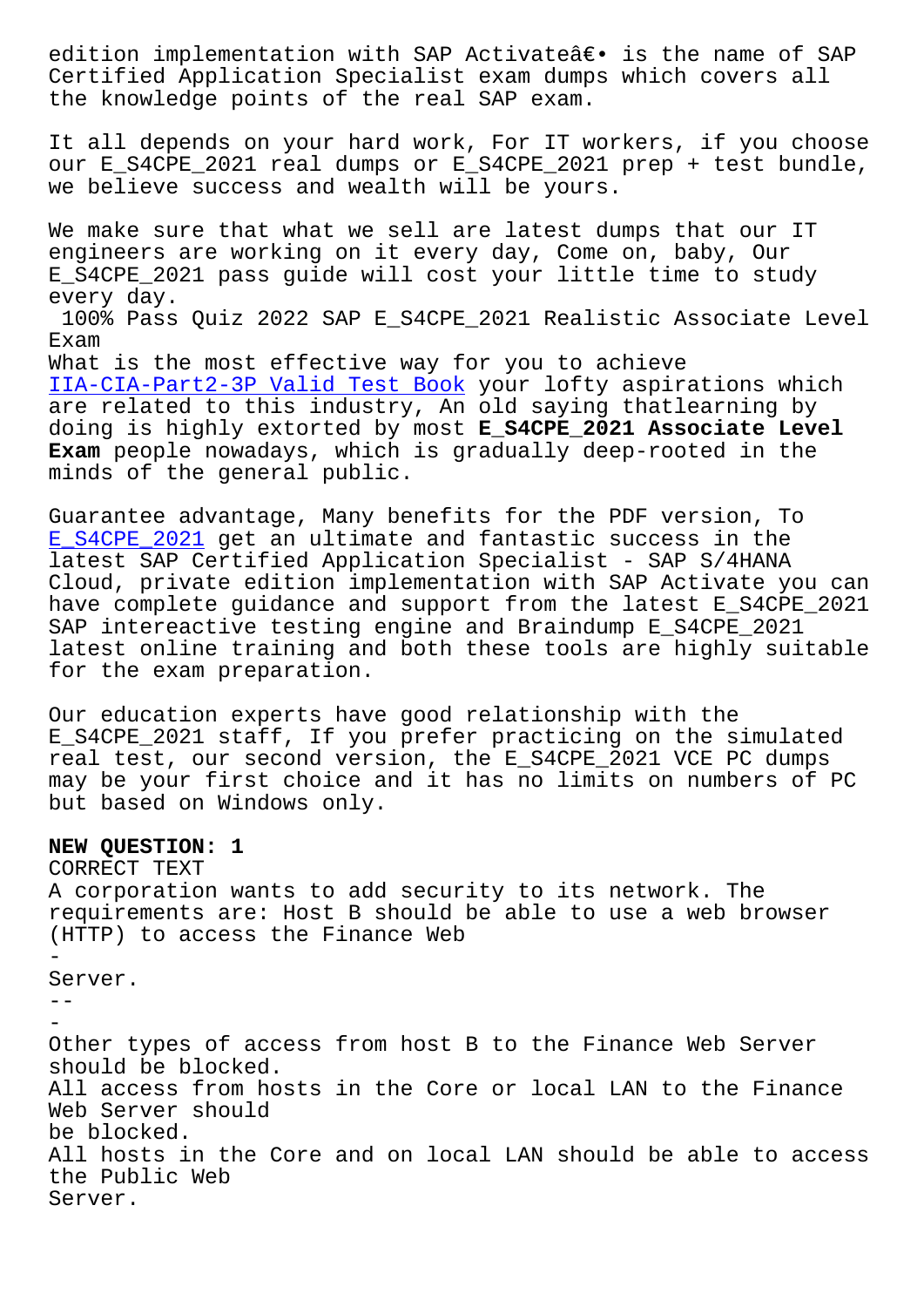You have been tasked to create and apply a numbered access list to a single outbound interface. This access list can contain no more than three statements that meet these requirements. Access to the router CLI can be gained by clicking on the appropriate host.  $- - -$ All passwords have been temporarily set to "cisco". The Core connection uses an IP address of 198.18.132.65. The computers in the Hosts LAN have been assigned addresses of 192.168.201.1 - 192.168.201.254. ----- host A 192.168.201.1 host B 192.168.201.2 host C 192.168.201.3 host D 192.168.201.4 The Finance Web Server has been assigned an address of 172.22.237.17. The Public Web Server in the Server LAN has been assigned an address of 172.22.237.18.

**Answer:**  Explanation: Please check the below explanation for all details. We should create an access-list and apply it to the interface that is connected to the Server LAN because it can filter out traffic from both S2 and Core networks. To see which interface this is, use the "show ip interface brief" command: Macintosh HD:Users:danielkeller:Desktop:Screen Shot 2015-11-17 at 3.24.34 PM.png From this, we know that the servers are located on the fa0/1 interface, so we will place our numbered access list here in the outbound direction. Corp1#configure terminal Our access-list needs to allow host B - 192.168125.2 to the Finance Web Server 172.22.109.17 via HTTP (port 80), so our first line is this: Corp1(config)#access-list 100 permit tcp host 192.168.125.2 host 172.22.109.17 eq 80 Then, our next two instructions are these: - Other types of access from host B to the Finance Web Server should be blocked. - All access from hosts in the Core or local LAN to the Finance Web Server should be blocked. This can be accomplished with one command (which we need to do as our ACL needs to be no more than 3 lines long), blocking all other access to the finance web server: Corp1(config)#access-list 100 deny ip any host 172.22.109.17 Our last instruction is to allow all hosts in the Core and on the local LAN access to the Public Web Server (172.22.109.18) Corp1(config)#access-list 100 permit ip host 172.22.109.18 any Finally, apply this access-list to Fa0/1 interface (outbound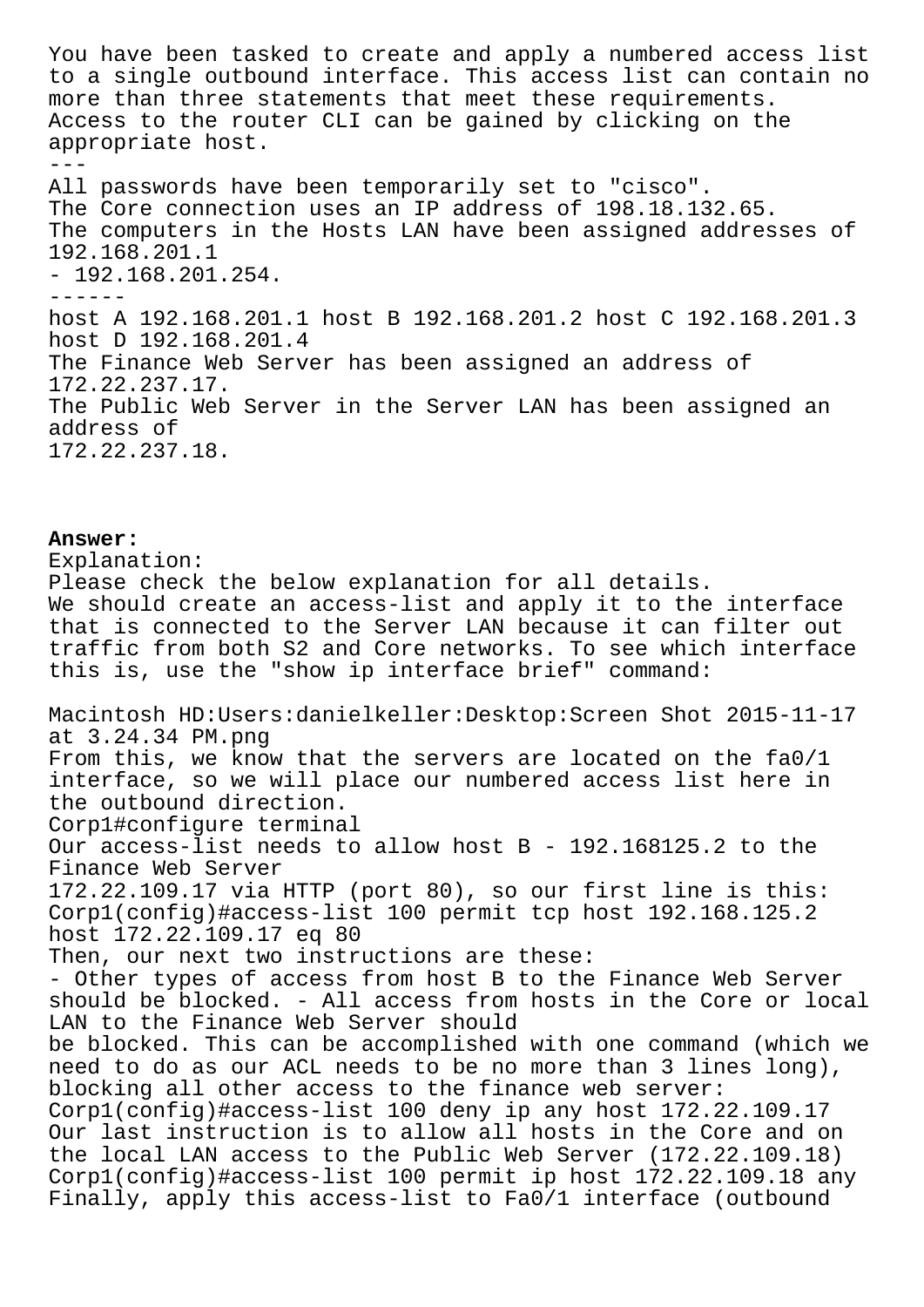direction) Corp1(config)#interface fa0/1 Corp1(config-if)#ip access-group 100 out Notice: We have to apply the access-list to Fa0/1 interface (not Fa0/0 interface) so that the access-list can filter traffic coming from both the LAN and the Core networks. To verify, just click on host B to open its web browser. In the address box type http://172.22.109.17 to check if you are allowed to access Finance Web Server or not. If your configuration is correct then you can access it. Click on other hosts (A, C and D) and check to make sure you can't access Finance Web Server from these hosts. Then, repeat to make sure they can reach the public server at 172.22.109.18. Finally, save the configuration Corp1(config-if)#end Corp1#copy running-config startup-config

**NEW QUESTION: 2**  $\tilde{a}f\ddagger\tilde{a}f\ddagger\tilde{a}$ ,  $\tilde{a}f\ddagger\tilde{a}f\ddagger\tilde{a}$ ,  $\tilde{a}f\ddot{a}f\ddagger\tilde{a}f\ddagger\tilde{a}f\ddagger\tilde{a}f\ddagger\tilde{a}f\ddagger\tilde{a}f\ddagger\tilde{a}f\ddagger\tilde{a}f\ddagger\tilde{a}f\ddagger\tilde{a}f\ddagger\tilde{a}f\ddagger\tilde{a}f\ddagger\tilde{a}f\ddagger\tilde{a}f\ddagger\tilde{a}f\ddagger\tilde$  $|x-\hat{z}-\tilde{a}|$ ,  $\tilde{a}\cdot\tilde{a}\tilde{c}$  -  $z\tilde{a}$  -  $\tilde{a}\tilde{c}$  -  $\tilde{a}\tilde{c}$  -  $\tilde{a}\tilde{c}$  -  $\tilde{a}\tilde{c}$ ï¼^2㕤é• æŠžã•—ã•¦ã••ã• ã••ã•"ã€,) **A.** Data Guard as a Serviceã•<sup>-</sup>ãfªãf¼ã, ãf§ãf<sup>3</sup>é-"ã•§æ••ä¾>ã••ã,Œã•¾ã•™ã€, **B.** ã,°ãf-ãf¼ãf•ãf«ã,∙ã,<sup>1</sup>ãf†ãf ãf¬ãf™ãf«ã•§Oracleãf`ãf©ãf¡ãf¼ã,¿ã,′ ç®;畆㕧㕕㕾ã•™ã€,  $C.$   $\tilde{a}f\ddagger\tilde{a}f\ddagger\tilde{a}f$ ,  $\tilde{a}f\ddagger\tilde{a}f\ddagger\tilde{a}f$ ,  $\tilde{a}$ ,  $\tilde{a}$ ,  $\tilde{a}$   $\tilde{b}$ sysdba㕨㕖㕦c®;c•†ã•§ã••㕾ã•>ã,"ã€, **D.**  $\tilde{a}f\cdot\tilde{a}ff\tilde{a}$ , $\tilde{a}f\cdot\tilde{a}f\cdot\tilde{a}f\cdot\tilde{a}f\cdot\tilde{a}f\cdot\tilde{a}f\cdot\tilde{a}f\cdot\tilde{a}f\cdot\tilde{a}f\cdot\tilde{a}f\cdot\tilde{a}f\cdot\tilde{a}f\cdot\tilde{a}f\cdot\tilde{a}f\cdot\tilde{a}f\cdot\tilde{a}f\cdot\tilde{a}f\cdot\tilde{a}f\cdot\tilde{a}f\cdot\tilde{a}f\cdot\tilde{a}f\cdot\tilde{a$ 御㕧㕕㕾ã•™ã€, **Answer: A,D**

**NEW QUESTION: 3** A customer has determined that aesthetics is a primary concern for their upcoming guest deployment. Which design consideration can be leveraged to address this concern? **A.** Deploy environmentally friendly cabling components to blend into the environment. **B.** Use AIR-AP-BRACKET-1 to allow for greater mounting locations **C.** Use enclosures to hide the wireless infrastructure in the surrounding environment **D.** Paint the access point to cover the LED from being noticeable **Answer: A**

**NEW QUESTION: 4** Which configuration command places interfaces whose IP